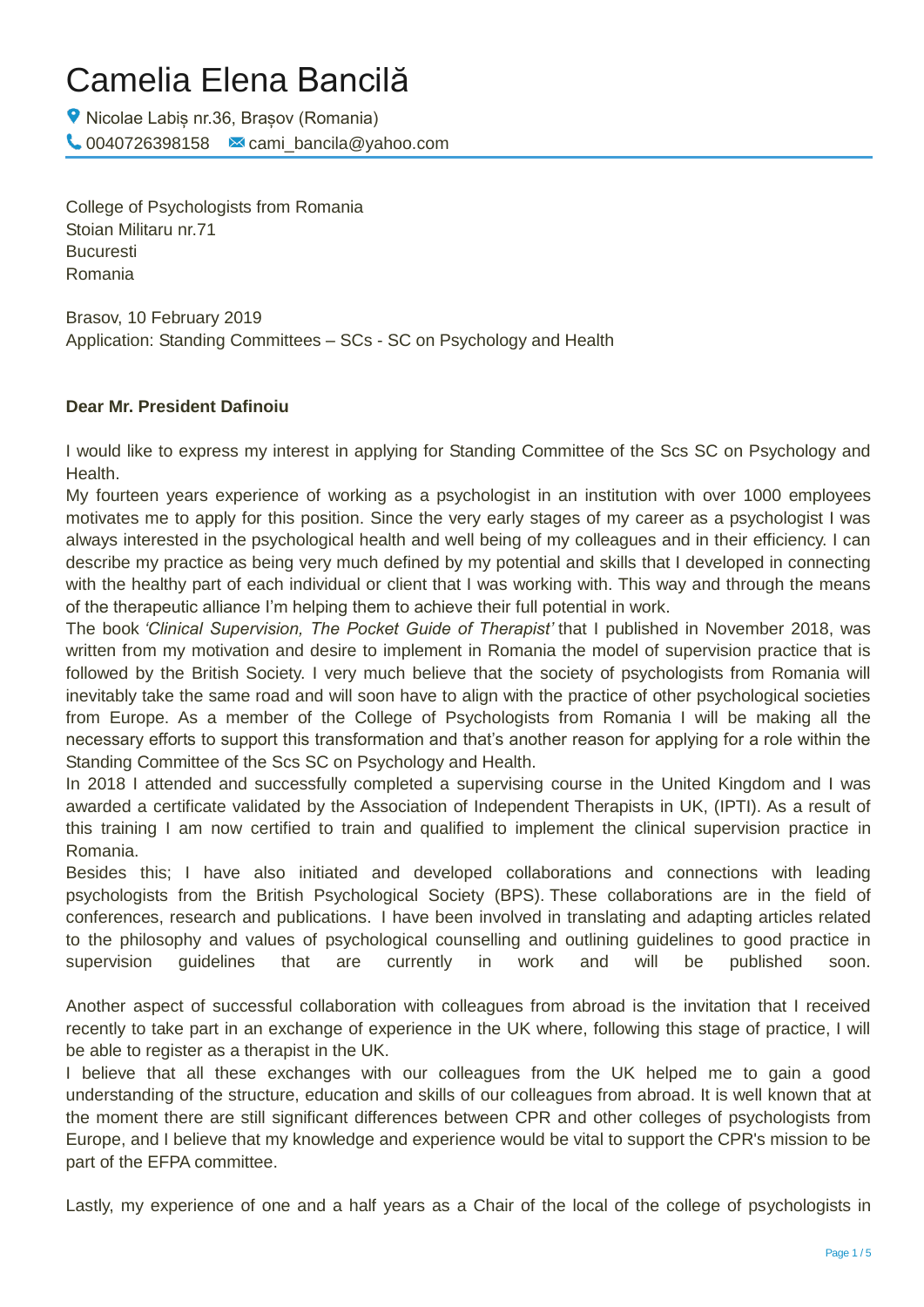Brasov, together with the evidences presented above, should put me in good stead to be considered as a candidate for the Standing Committee of Psychology and Health. Thank you Camelia Băncilă

*Registered Psychologist & Psychotherapist The Romanian College of Psychologists (RCP)*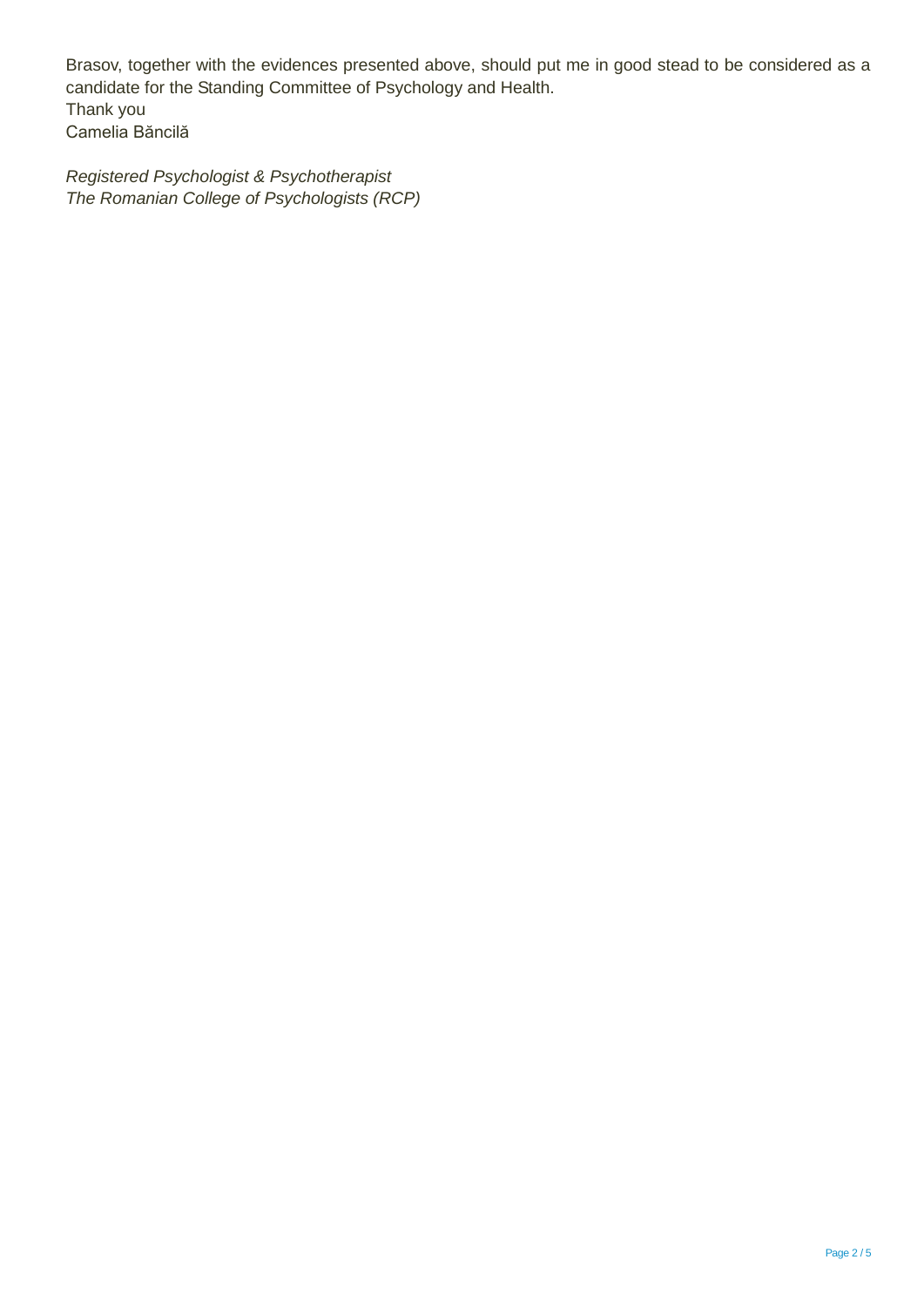

*"The experience of working and studying across cultures was an eye-opener. This experience raised my own confidence as a psychologist, but also reinforced my appreciation that communication across cultures and languages is easier when you 're in the same room."*



# PERSONAL INFORMATION Camelia Elena Bancilă

- Nicolae Labiș nr.36, Brașov (Romania)
- 0040726398158
- **X** cami\_bancila@yahoo.com

Sex Female | Date of birth 25/02/1981 | Nationality Romanian

JOB APPLIED FOR Member delegated to Standing Committees on Psychology and Health EFPA

### WORK EXPERIENCE

08/2005–Present

# **Psychologist**

Public Transport Services, Brasov (Romania)

- The psychological evaluation of staff for employment and job maintenance or referral
- Correlation and interpretation of the results of psychological tests
- Use of psychodiagnosis apparatus and instruments
- Psychological counseling of employees
- Coordination of the "Resource and Continuing Development Center"
- Developing counseling and professional development programs based on Hogan instruments
- Maintaining the mental health of employers

#### 11/2018- Present Collaborative Consultant at Thinking Connections Counselling & Psychotherapy Services TCCPC (UK)

TCCPC is a private psychotherapy service and an approved training organisation in the field of supervision within the United Kingdom. Since the publication of the CLINICAL SUPERVISION Therapist's Pocket Guide in November 2018, I work closely with the TCCPC team, offering expertise in the field of supervision for EU professionals aiming to work within the UK.

# 07/2017-Present President of the Brasov branch The Romanian College of Psychologists (RCP)

06/2014–Present Private Psychology Practice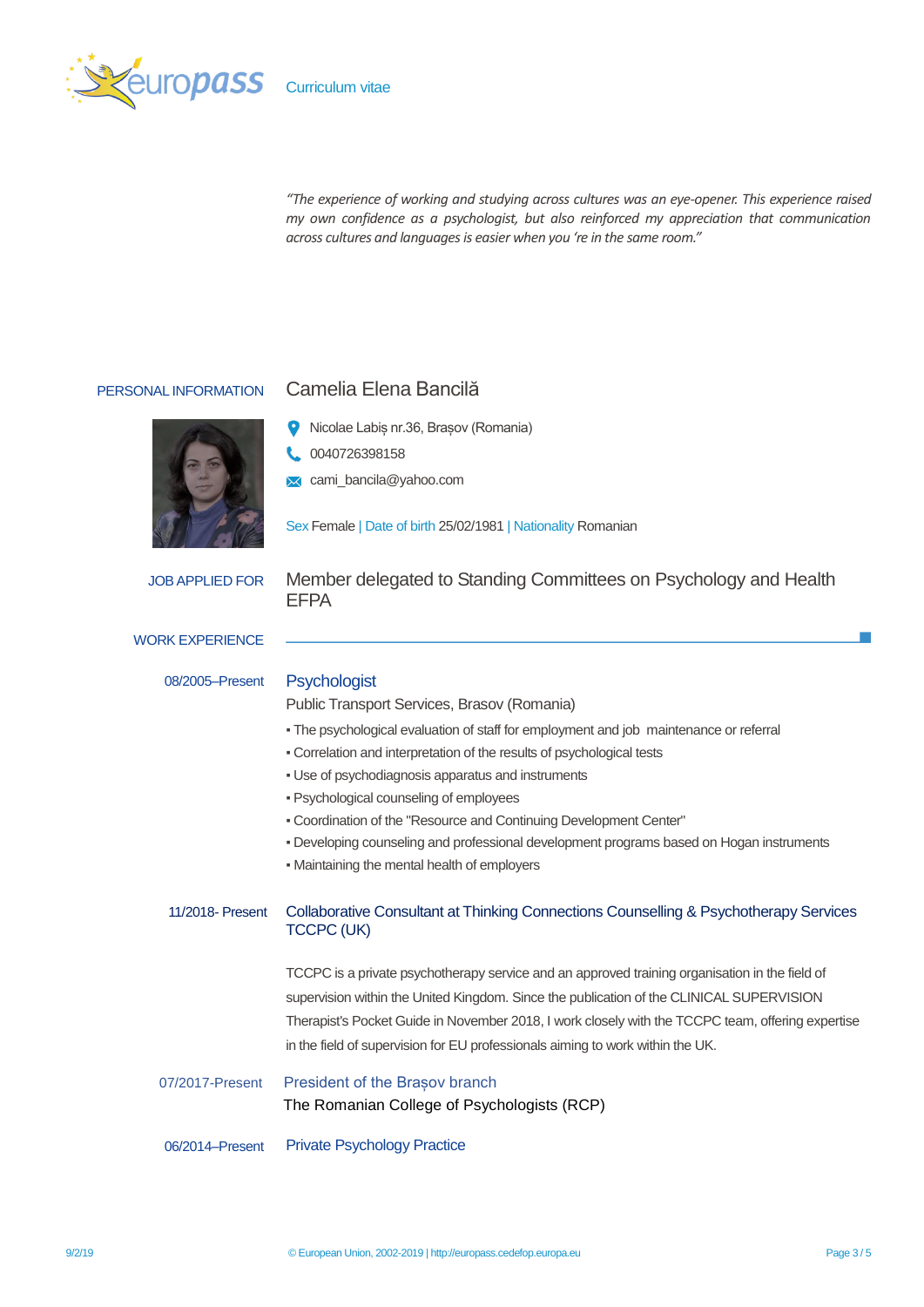

|  |  | <b>Curriculum vitae</b> |
|--|--|-------------------------|
|  |  |                         |
|  |  |                         |
|  |  |                         |

| 05/2004-09/2005               | Volunteer<br>Foundation for the promotion of small and medium institutions, Brasov, România                                                      |                                                            |                    |                   |                |  |  |
|-------------------------------|--------------------------------------------------------------------------------------------------------------------------------------------------|------------------------------------------------------------|--------------------|-------------------|----------------|--|--|
| 2002-2003                     | Operator data entry and validation<br>SC Dorna Lactate S.A, Brașov (Romania)                                                                     |                                                            |                    |                   |                |  |  |
| 2001-2002                     | Promoter                                                                                                                                         |                                                            |                    |                   |                |  |  |
| 1999-2001                     | Sales woman<br>SC Leonardo S.A, Brașov (Romania)                                                                                                 |                                                            |                    |                   |                |  |  |
| <b>EDUCATION AND TRAINING</b> |                                                                                                                                                  |                                                            |                    |                   |                |  |  |
| 2018                          | Certificat of Award for attending Essential Skills for Clinical Supervision                                                                      |                                                            |                    |                   |                |  |  |
| 2016                          | College of Psychologists Bucharest - certified free practice in main<br>psychologist transport                                                   |                                                            |                    |                   |                |  |  |
| 2016                          | College of Psychologists Bucharest-certified free practice specialist work<br>and organizational                                                 |                                                            |                    |                   |                |  |  |
| 2011                          | College of Psychologists Bucharest - certified free practice in family<br>psychotherapy, specialist psychologist                                 |                                                            |                    |                   |                |  |  |
| 2010                          | Romanian Federation of Psychotherapy Bucharest - Certified Practitioner in<br>Systemic Psychotherapy                                             |                                                            |                    |                   |                |  |  |
| 2005                          |                                                                                                                                                  | Diploma in Psychology and Pedagogy at Bucharest University |                    |                   |                |  |  |
| <b>PERSONAL SKILLS</b>        |                                                                                                                                                  |                                                            |                    |                   |                |  |  |
| Mother tongue(s)              | Romanian                                                                                                                                         |                                                            |                    |                   |                |  |  |
| Foreign language(s)           | <b>UNDERSTANDING</b>                                                                                                                             |                                                            | <b>SPEAKING</b>    |                   | <b>WRITING</b> |  |  |
|                               | Listening                                                                                                                                        | Reading                                                    | Spoken interaction | Spoken production |                |  |  |
| English                       | B <sub>2</sub>                                                                                                                                   | B <sub>2</sub>                                             | B <sub>2</sub>     | B <sub>2</sub>    | <b>B2</b>      |  |  |
| French                        | <b>B1</b>                                                                                                                                        | <b>B1</b>                                                  | <b>B1</b>          | <b>B1</b>         | <b>B2</b>      |  |  |
| German                        | A <sub>1</sub>                                                                                                                                   | A <sub>1</sub>                                             | A <sub>1</sub>     | A <sub>1</sub>    |                |  |  |
|                               | Levels: A1 and A2: Basic user - B1 and B2: Independent user - C1 and C2: Proficient user<br>Common European Framework of Reference for Languages |                                                            |                    |                   |                |  |  |

# Communication skills

▪ good communication skills acquired through promoter activity

▪ organizational and presentation skills gained by supporting and participating in scientific presentations

▪ communication and negotiation skills obtained through participation in conflict management seminars